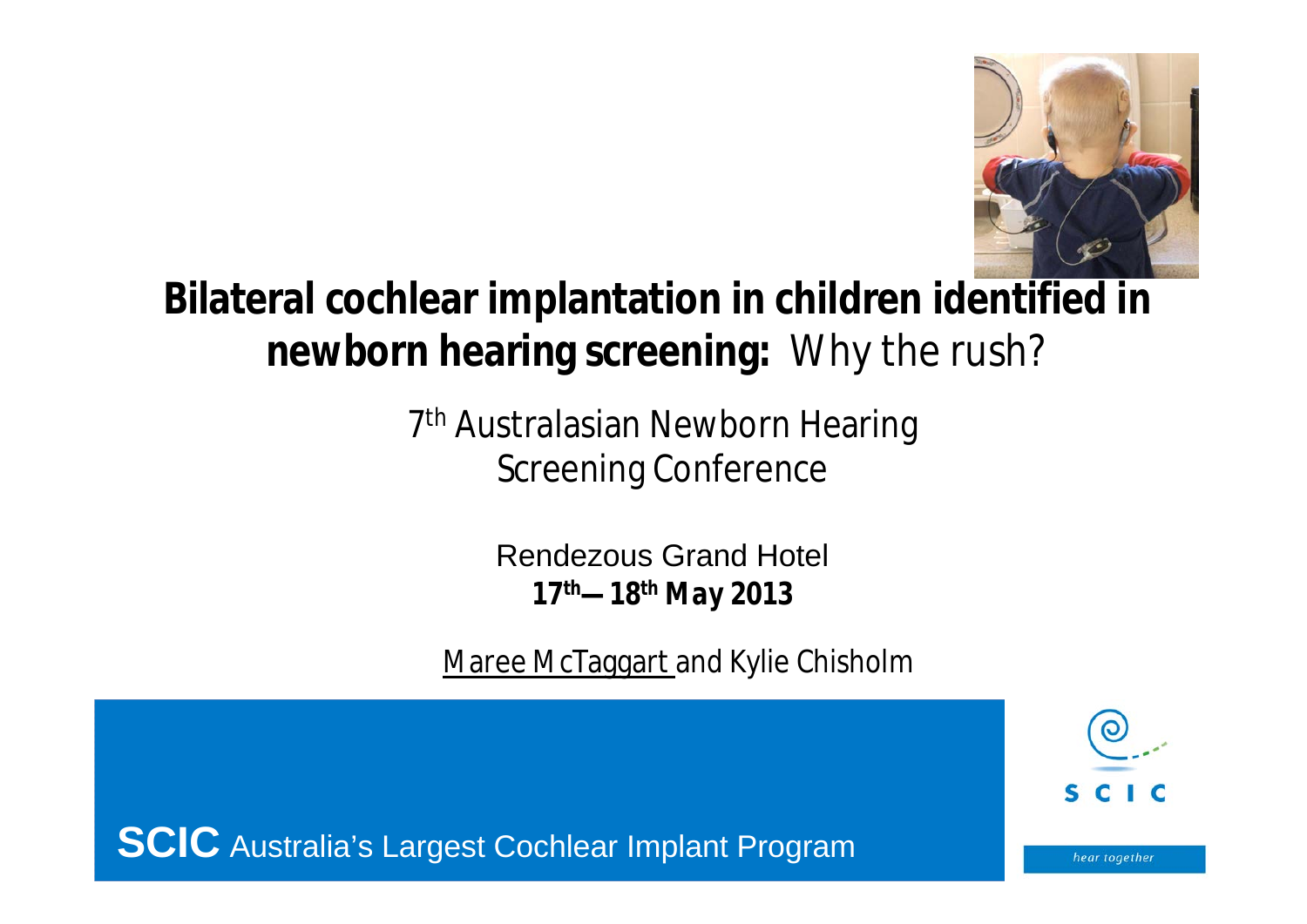# **What is SCIC?**



hear together

**A clinical program providing cochlear and hearing implantation services for all age groups. Established in 1984, by Professor William Gibson.**

Multidisciplinary team:

- 9 ENT surgeons
- 2 Biomedical Engineers
- 21 Audiologists
- 7 Speech Pathologists
- 3 Teachers of the Deaf
- 2 Family Counsellors

#### Supported by:

- 2 Clinical Support staff
- Management
- 10 Administration team
- Board of Directors

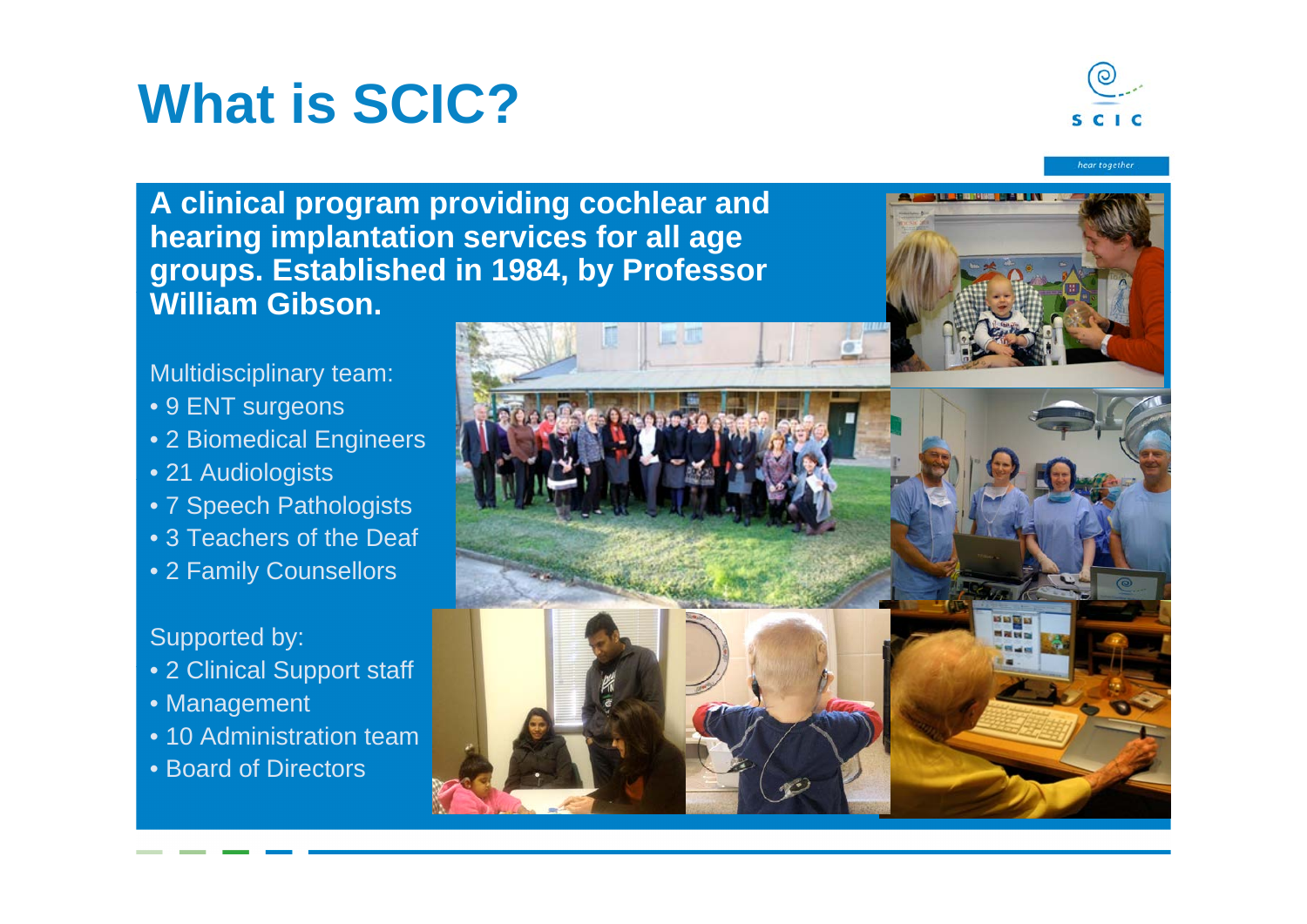### **Background**: European Consensus Statement



hear togethei

#### **European Bilateral Pediatric Cochlear Implant Forum Consensus Statement**

Undertook a review of current scientific literature to identify areas of scientific & clinical agreement of current understanding of bilateral cochlear implantation.

*JD Ramsden, K Gordon, A Aschendorff, L Borucki, M Bunne, S Burdo, N Garabedian, W Grolman, R Irving, A Lesinski-Schiedat, N Loundon, M Manrique, J Martin, C Raine, J Wouters, & BC Papsin* **Otology & Neurotology (2012), 33 (4)**

**''Currently we feel that the infant or child with unambiguous cochlear implant candidacy should receive bilateral cochlear implants simultaneously as soon as possible after definitive diagnosis of deafness to permit optimal auditory development; an atraumatic surgical technique designed to preserve cochlear function, minimize cochlear damage, and allow easy, possibly repeated re-implantation is recommended.''**

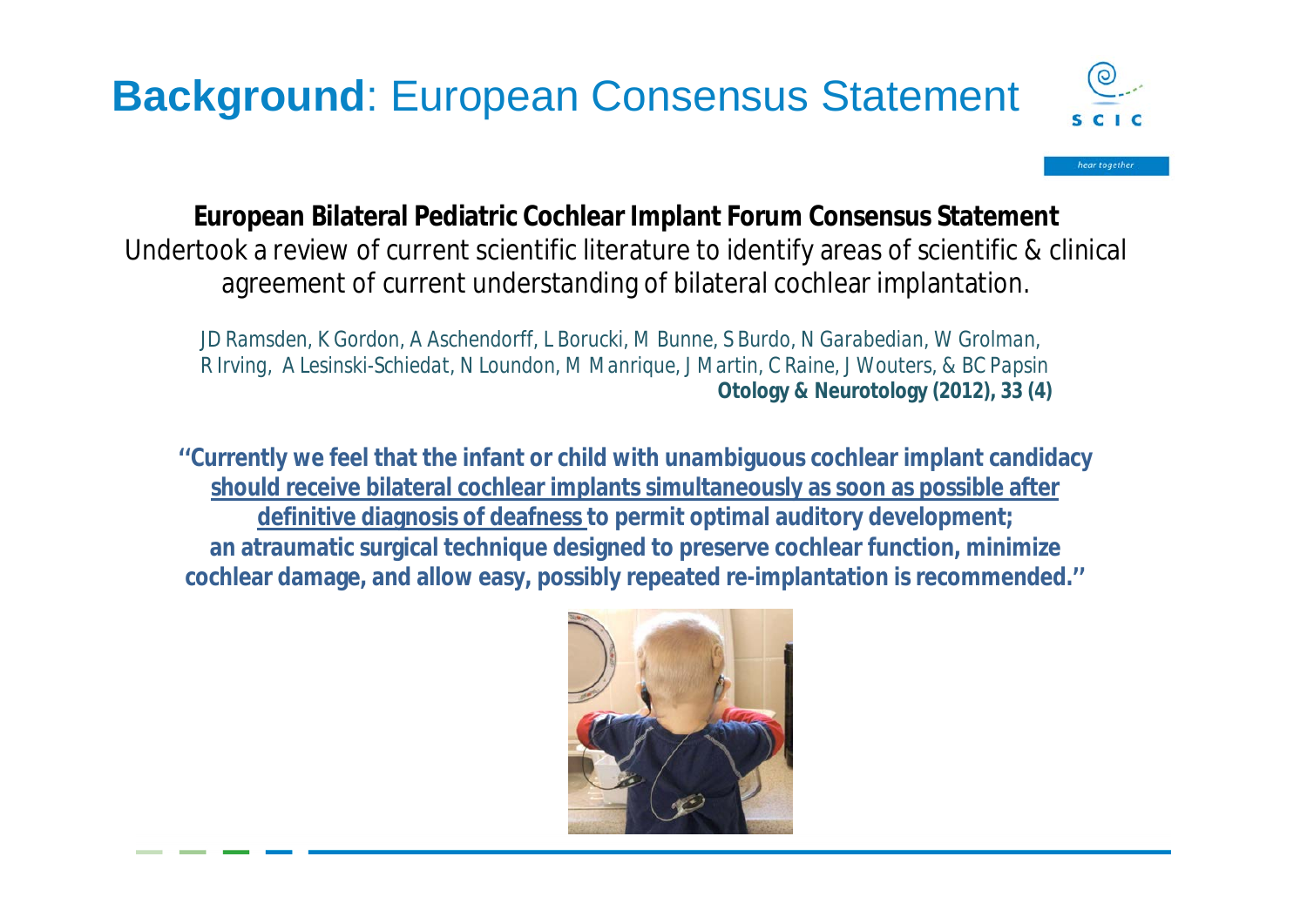### **Background**:





**European Consensus Statement** *cont'd*

#### **Benefits of bilateral CI in children**

- Improved speech understanding in background noise
- Improved listening in the "real world" even when audiological test results suggest minimal improvement
- Speech & language can develop more rapidly

#### **Risks of delaying bilateral CI**

In the early stages of bilateral CI use:

- •Asymmetries have been noted in bilateral brainstem and cortical function
- •Poorer speech perception and detection of speech in noise in the 2nd implanted ear compared to the 1st

#### **Questions still to be answered:**

•In cases of sequential cochlear implantation, do patients who have a short delay between the 1<sup>st</sup> and 2<sup>nd</sup> CI do better than those with a long delay (is there a critical window)?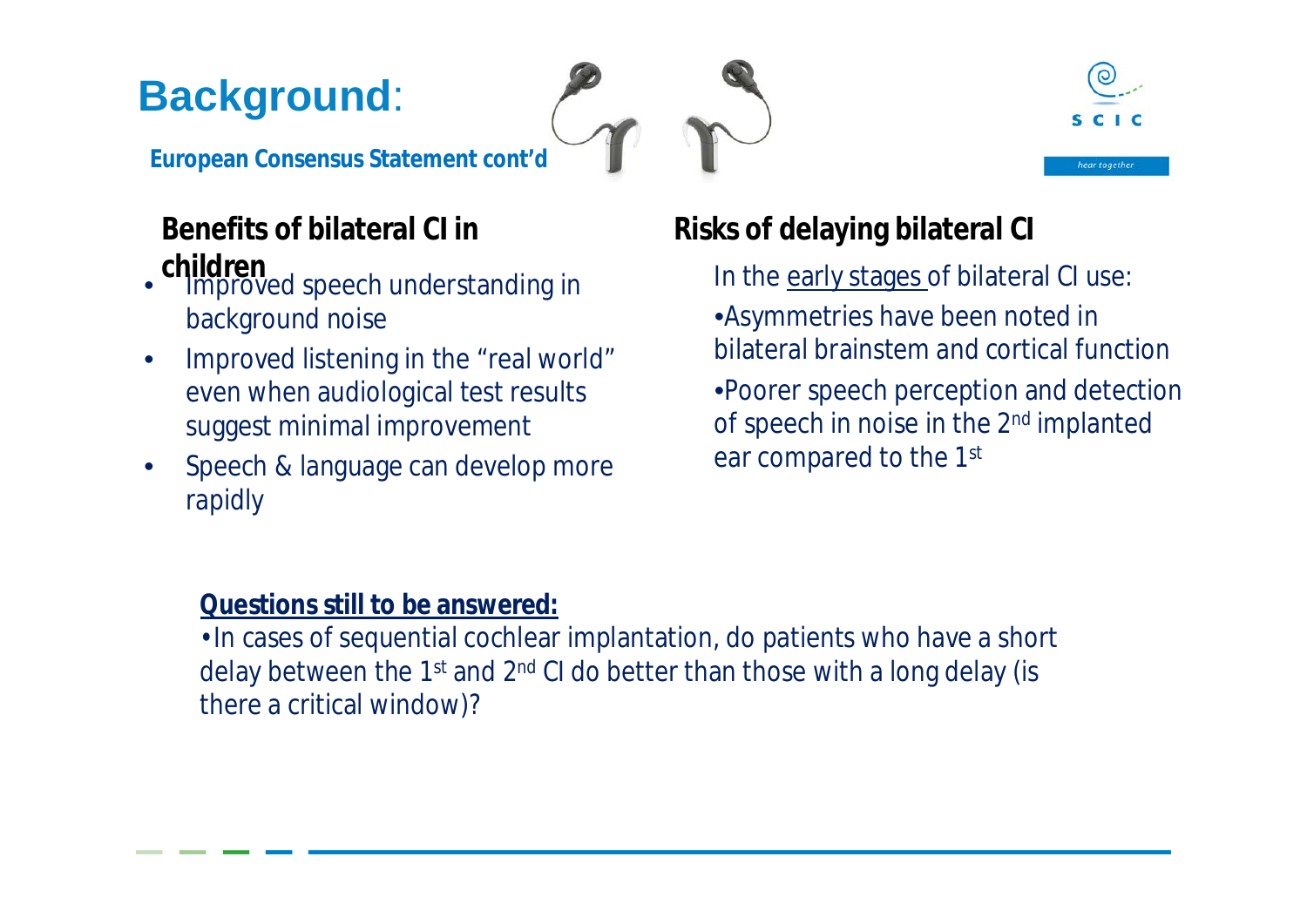# AIM:



This study aims to investigate:

•The impact of receiving one or two cochlear implants on speech & language development, and functional auditory behaviour.

•If bilateral implantation has a positive impact on speech & language development, is there any difference between children who receive their 2<sup>nd</sup> implant sequentially vs. simultaneously?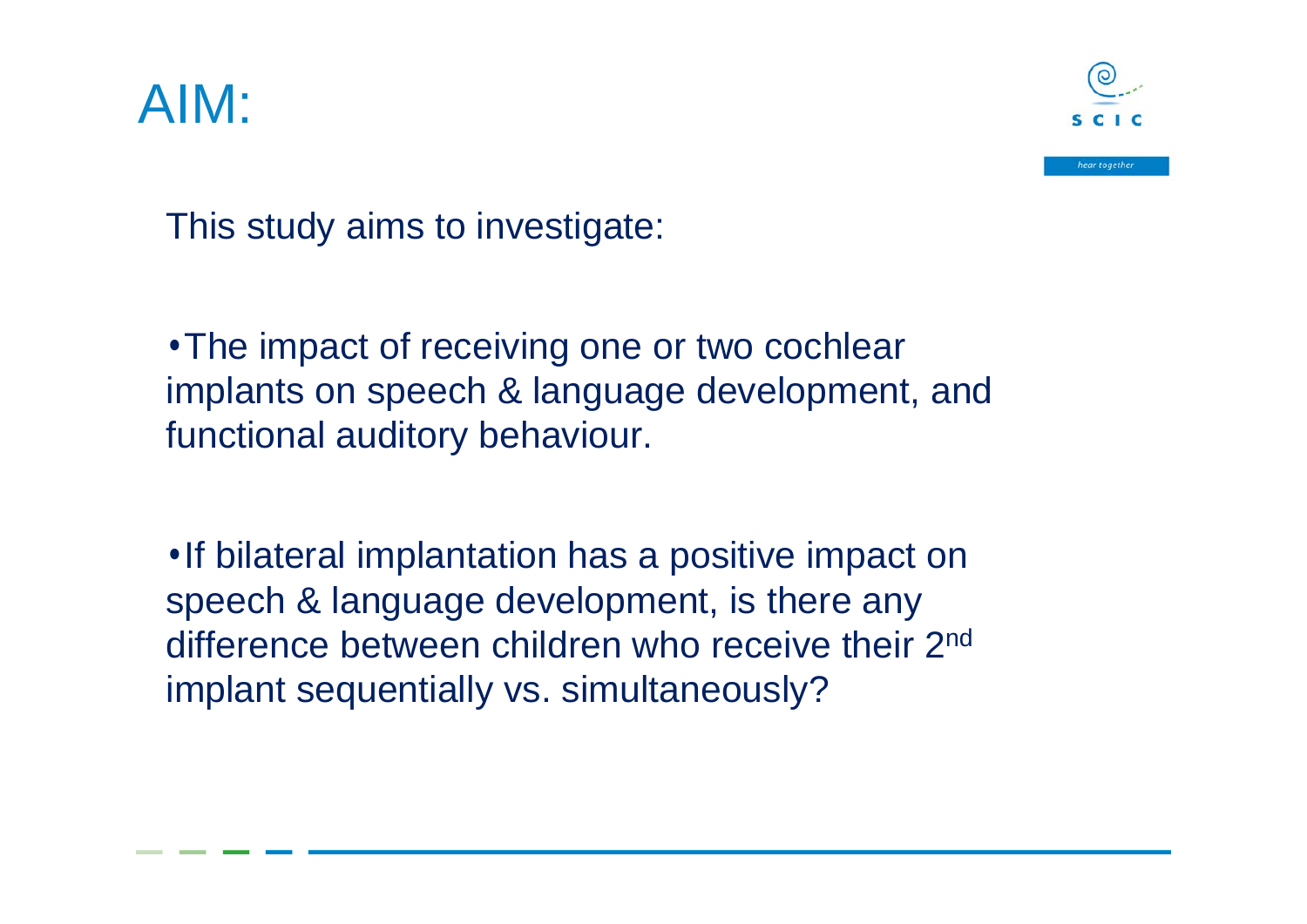### **Methods**: Participants



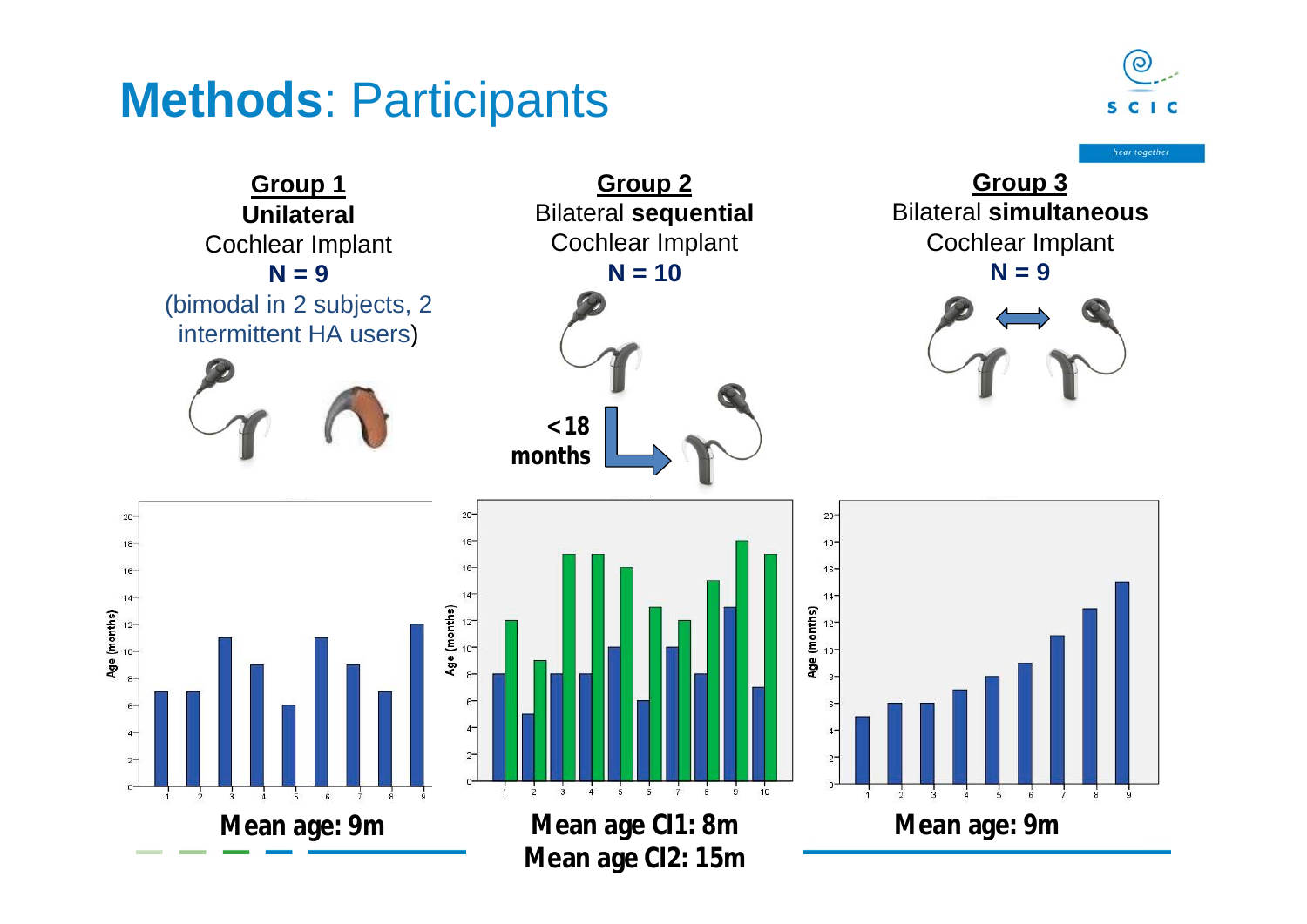## **Methods**: - Assessments

- Moeller Family Rating
- PLS-4 Expressive & Receptive Language
- **Expressive Vocabulary growth**
- Infant-Toddler Meaningful Auditory Integration Scale (IT-MAIS)

### **Test intervals:**





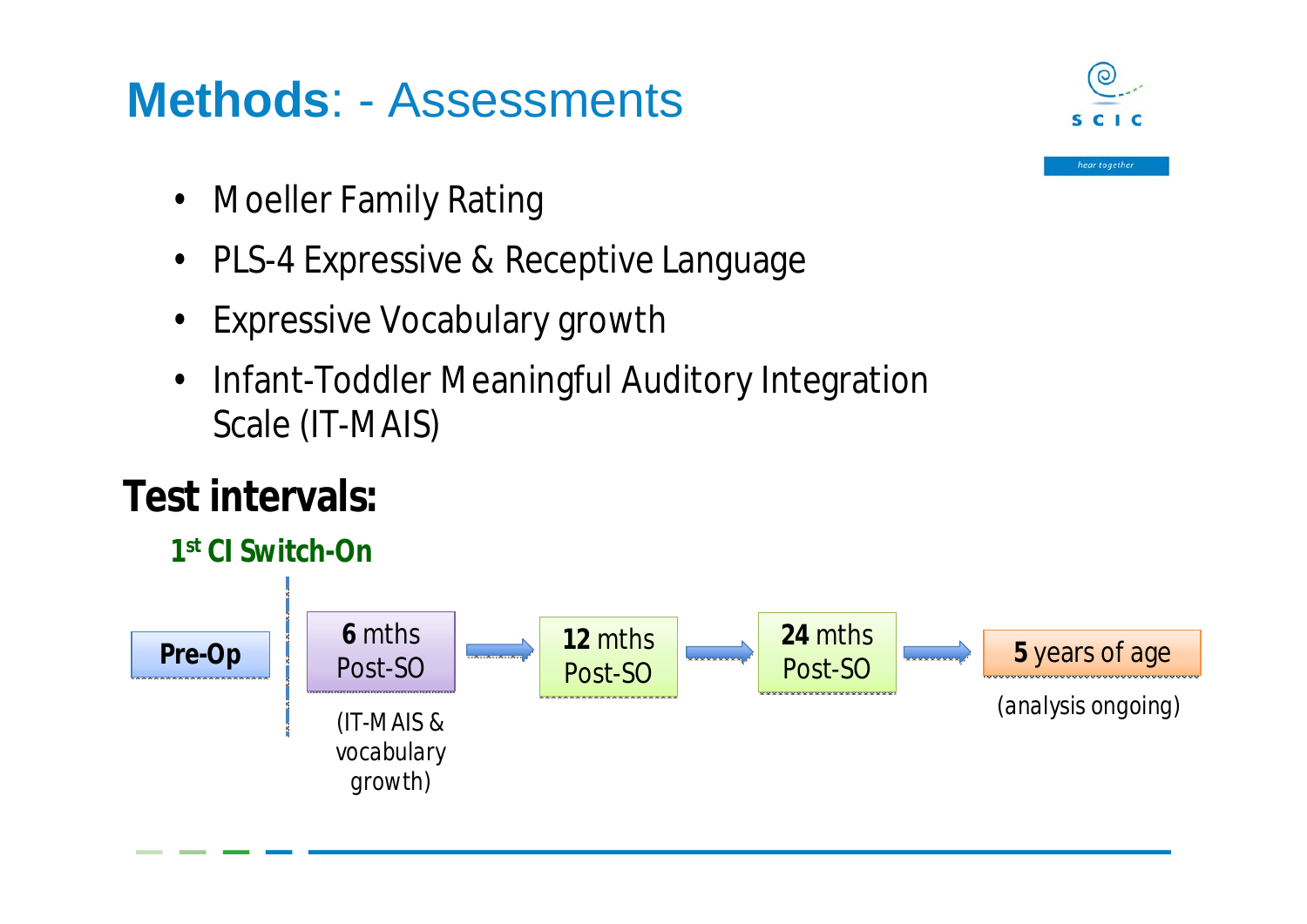# **Methods**: - Moeller Family Rating



hear together

#### **Moeller Rating**

*(Rated retrospectively by early interventionists)*

- **1** = limited participation
- **2** = below average participation
- **3** = average participation
- **4** = good participation
- **5** = ideal participation

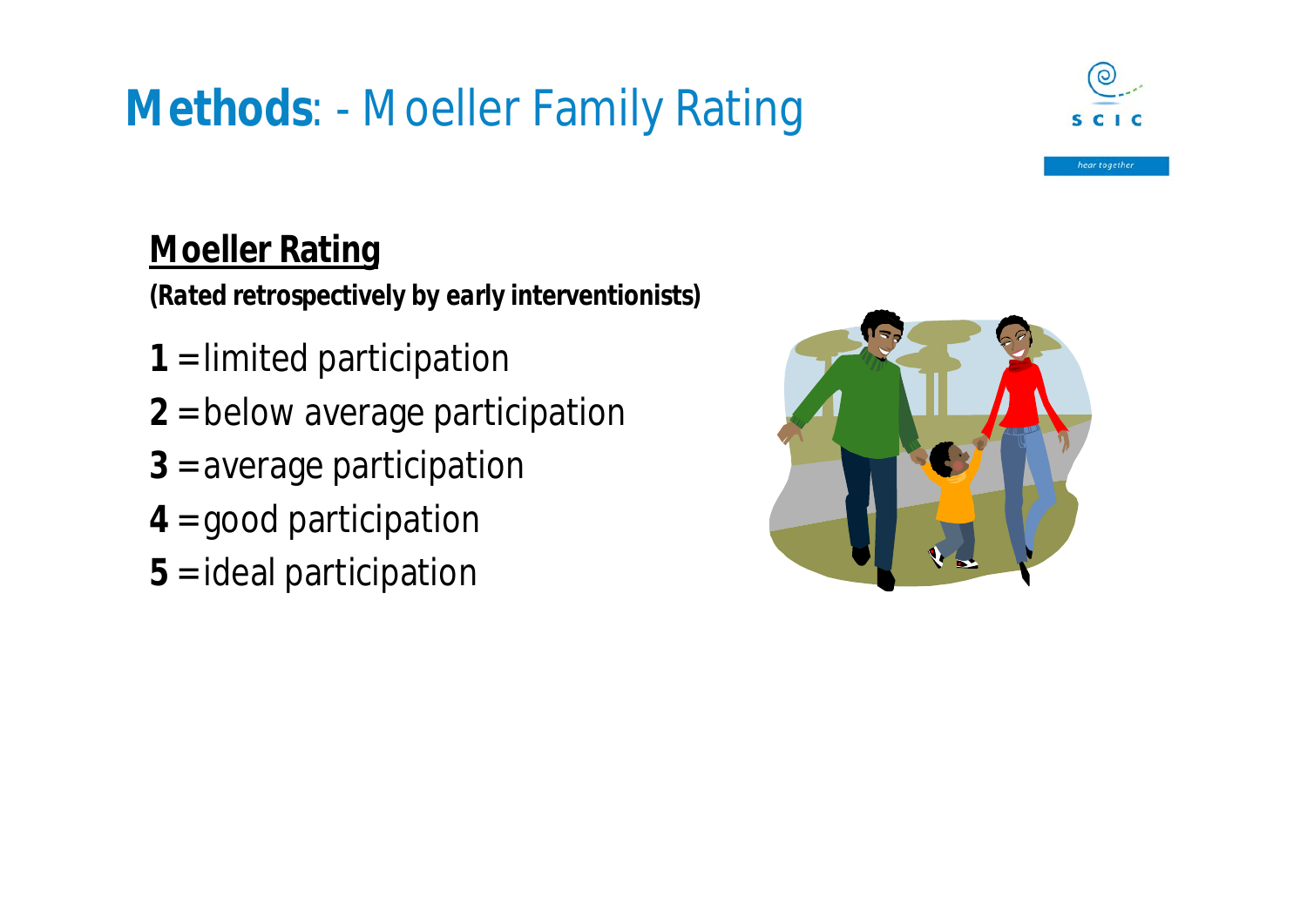## **Methods**: - Assessments

#### **IT-MAIS** *(Questionnaire)*

- •Vocal behavior affected while wearing hearing aids?
- •Production of syllables & syllable-sequences recognized as speech?
- •Spontaneous alerting to name in quiet with auditory cues only?
- •Spontaneous alerting to name in noise with auditory cues only?
- •Spontaneous alerting to environmental sounds with auditory cues only?
- •Spontaneous alerting to sounds in new environments with auditory cues only?
- •Spontaneous recognition of sounds with auditory cues only?
- •Discriminates between two speakers' voices with auditory cues only?
- •Discriminates between speech & non-speech stimuli with auditory cues only?
- •Responses to intonation (motherese) with auditory cues only?

**0** = Never **1** = Rarely **2** = Occasionally **3** = Frequently **4** = Always

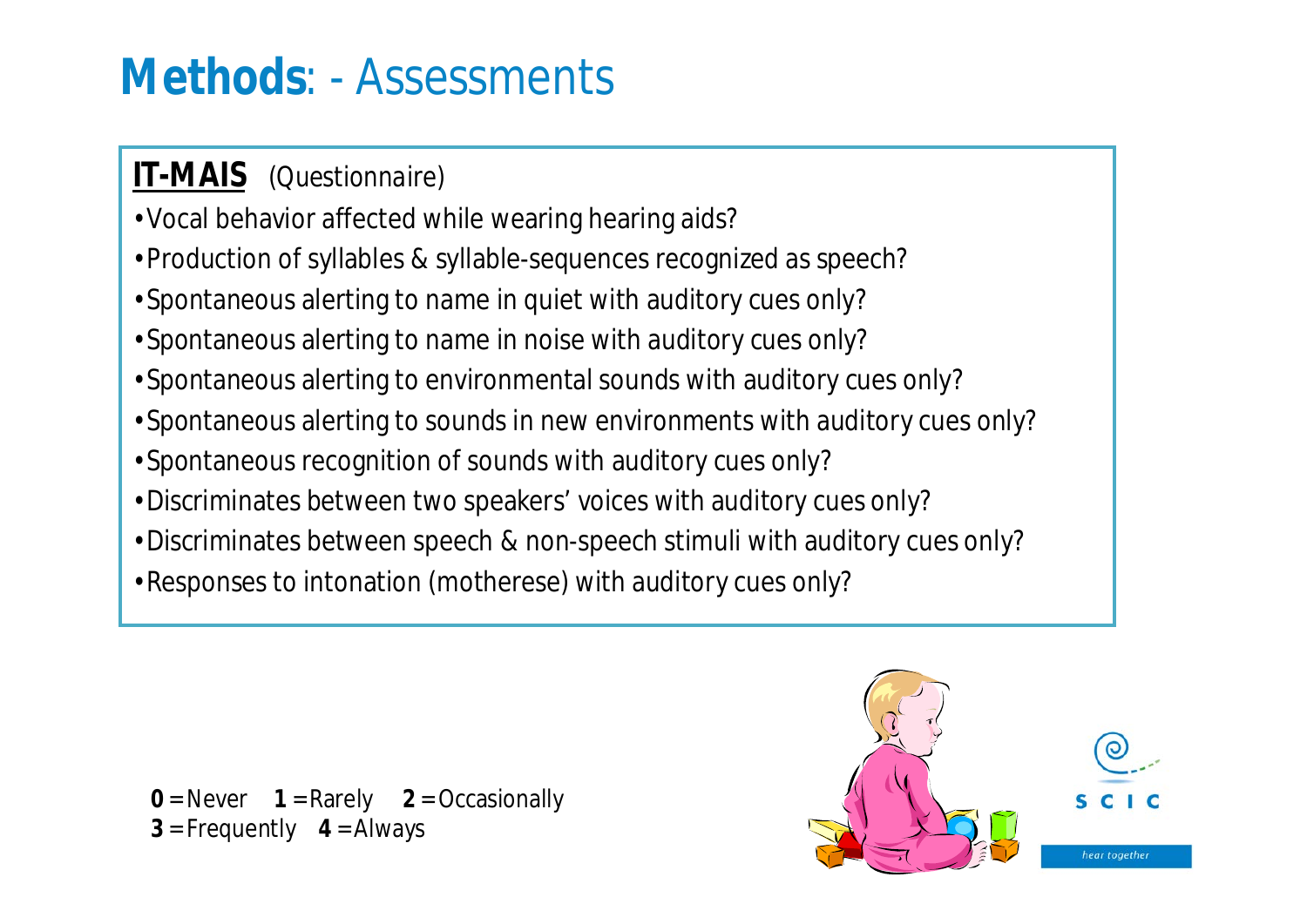#### **Results:** Moeller family rating



| <b>Unilateral</b>       | Sequential bilateral    | Simultaneous bilateral  |
|-------------------------|-------------------------|-------------------------|
| 1y: $m = 4.2$ SD= $.83$ | 1y: $m = 4.3$ SD= $.82$ | $1y: m = 3.8 SD = 1.30$ |
| $2y: m = 3.4 SD = 1.51$ | $2y: m = 3.7$ SD= 1.7   | $2y: m = 3.4$ SD= 1.51  |

While parental engagement may be a contributor to outcomes, in this study the family ratings were not significantly different across groups.

**1y: F= 0.73, p= 0.49**

**2y: F= 0.11, p= 0.90**

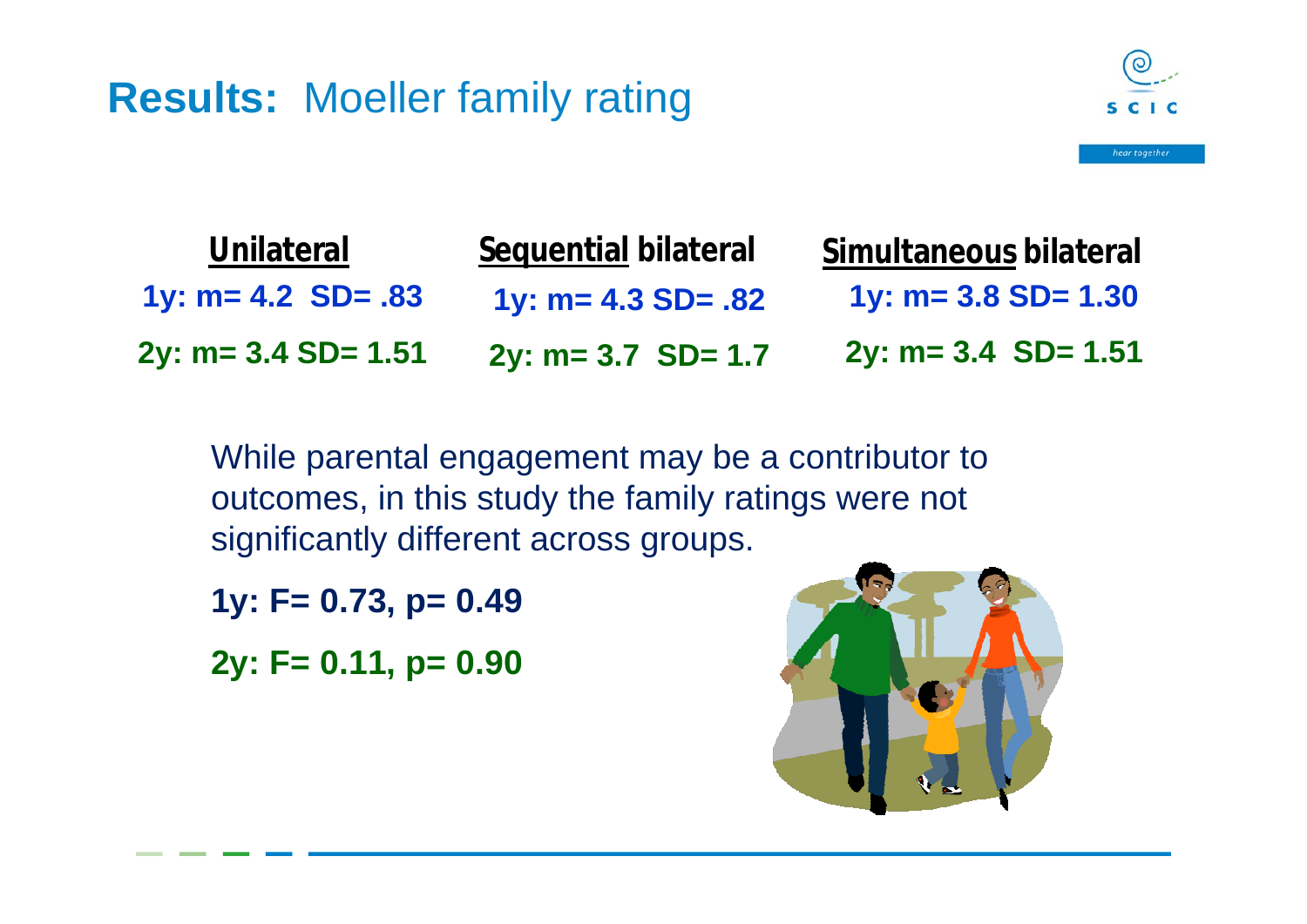

•**Significant improvement over time for the 3 groups (F=15.92, p<.001)** •**No significant difference between groups (F=.94, p=.41)**

**Repeated measure ANOVA:** •**Significant improvement over time for the 3 groups (F=8.1, p=.02)** •**No significant difference between groups (F=.85, p=.44)**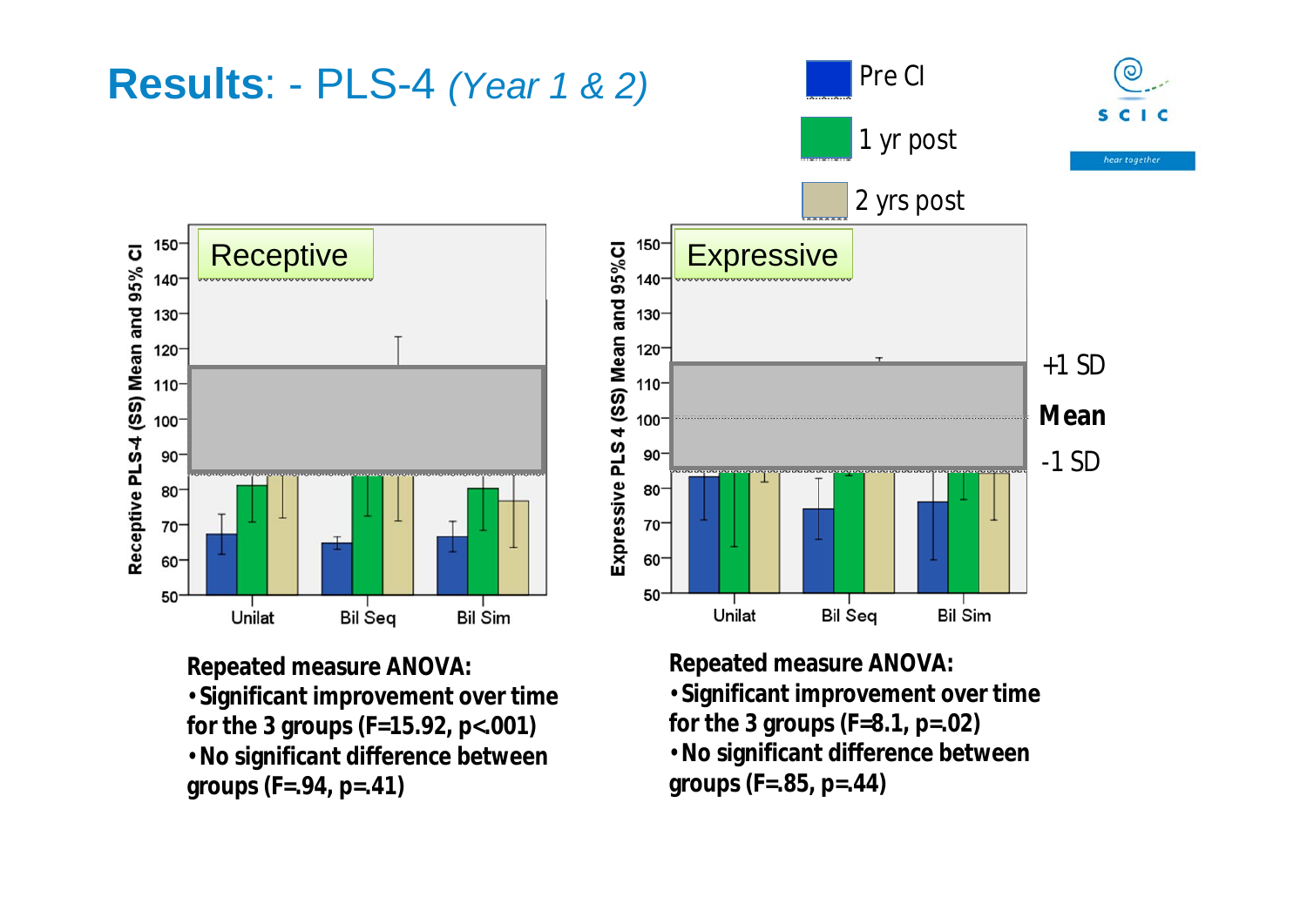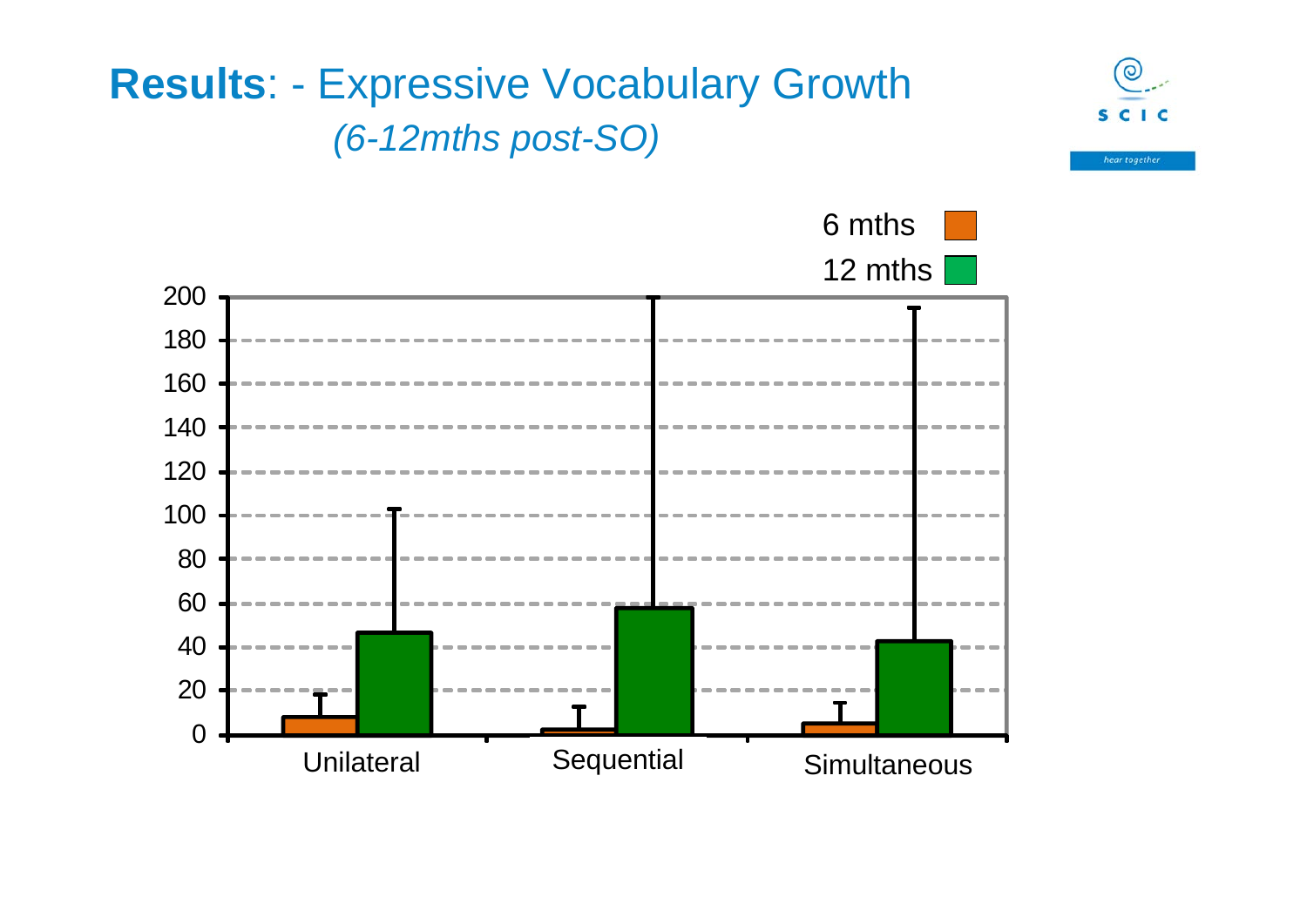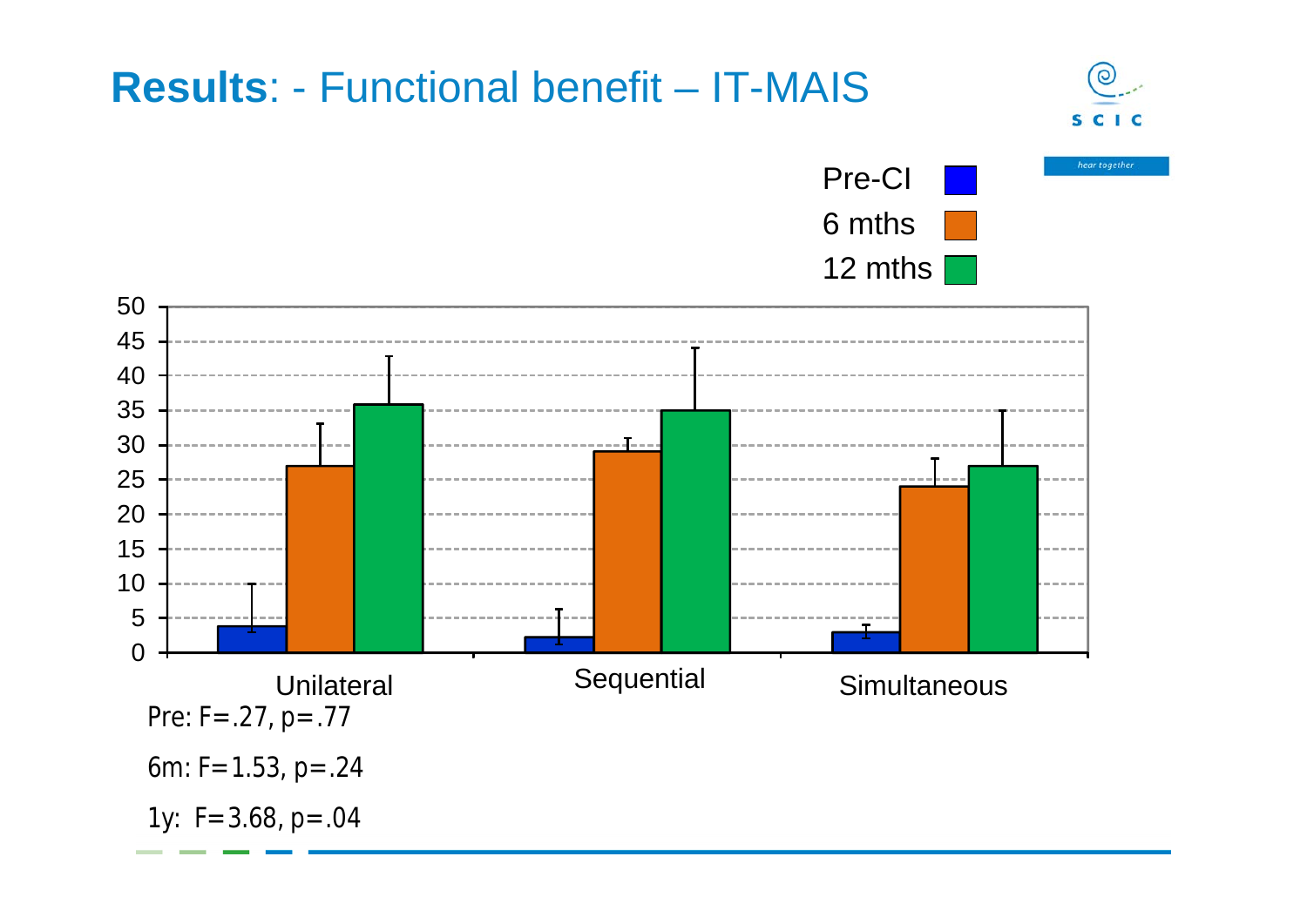# **Conclusion & Discussion**:



#### **Question 1:**

What is the impact on speech & language development, and functional auditory behaviour of bilateral cochlear implantation (compared to unilateral CI)?

• Children implanted unilaterally did not appear to be disadvantaged in their speech, language & functional outcomes when assessed at 1 and 2 years post-CI (NB all received their  $1<sup>st</sup>$  CI <12 months of age)

•Ongoing monitoring of performance is needed to investigate whether children implanted bilaterally show greater long-term gains than those implanted unilaterally.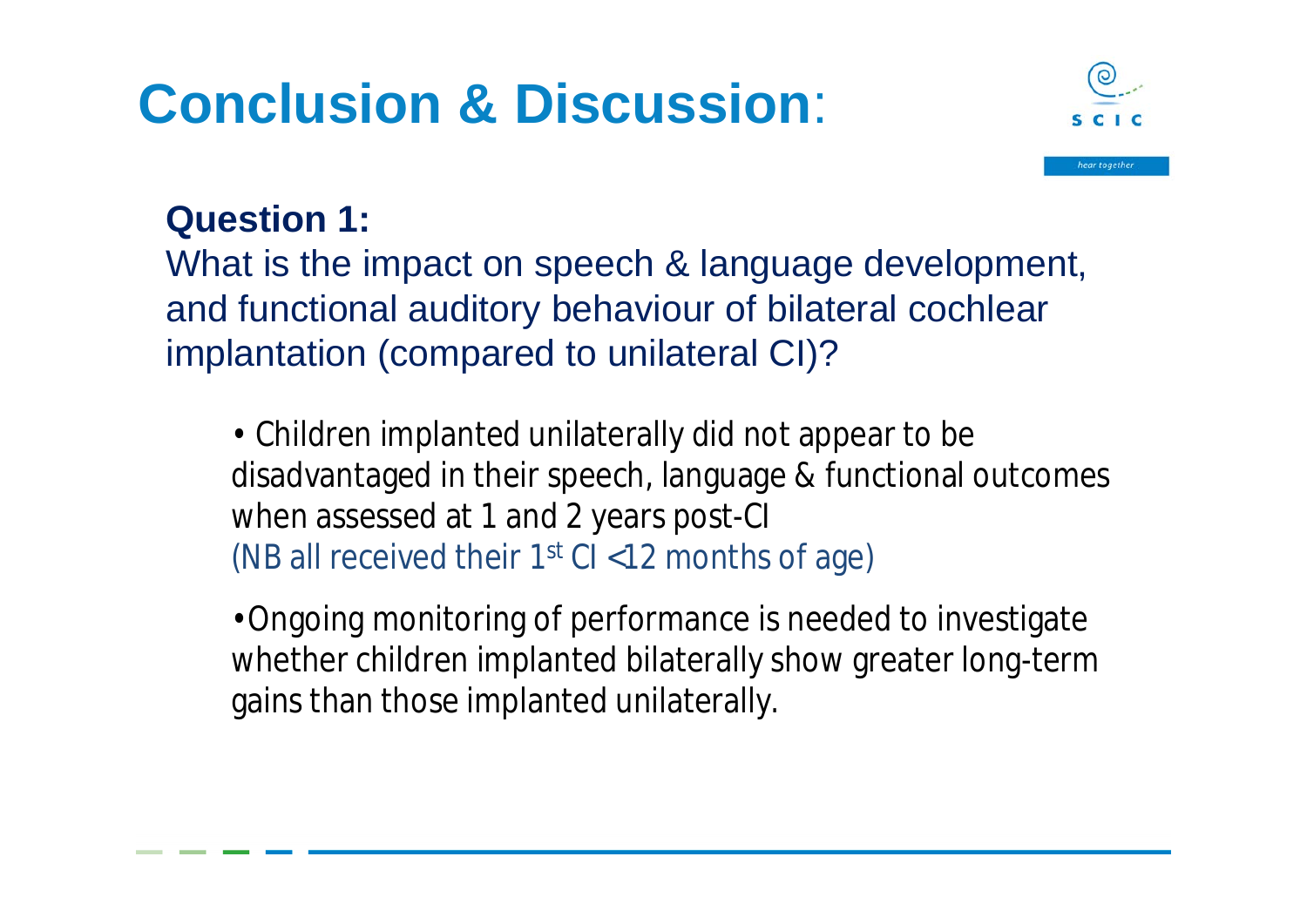# **Conclusion & Discussion**:



hear together

#### **Question 2:**

Is there any difference in those who receive their 2nd implant sequentially or simultaneously?

• Children who were implanted bilaterally did not appear to be disadvantaged in their speech, language & functional outcomes if their second cochlear implant was delayed .

These findings are consistent with the European Consensus Statement :

"There is no evidence to date to suggest that children undergoing sequential procedures with **short** inter-implant delays of less than 1 year perform any differently to children receiving simultaneous implants"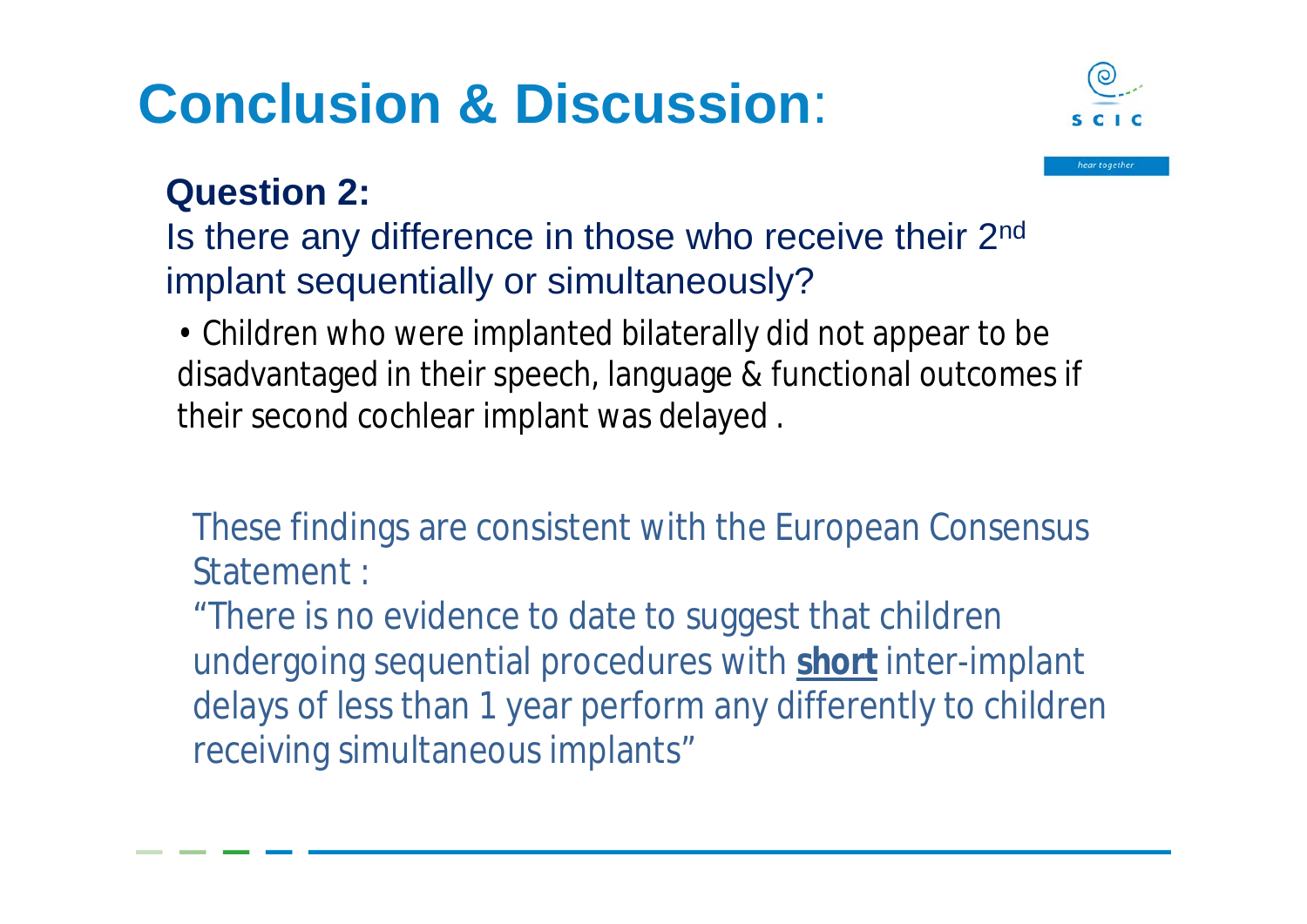## **Conclusion & Discussion**:

**It is important to note that:**

- All sequential subjects in this study received their 2nd CI at <18 months of age, which is still relatively early
- Higher level binaural processing skills were not evaluated in this study, which is an area for future research.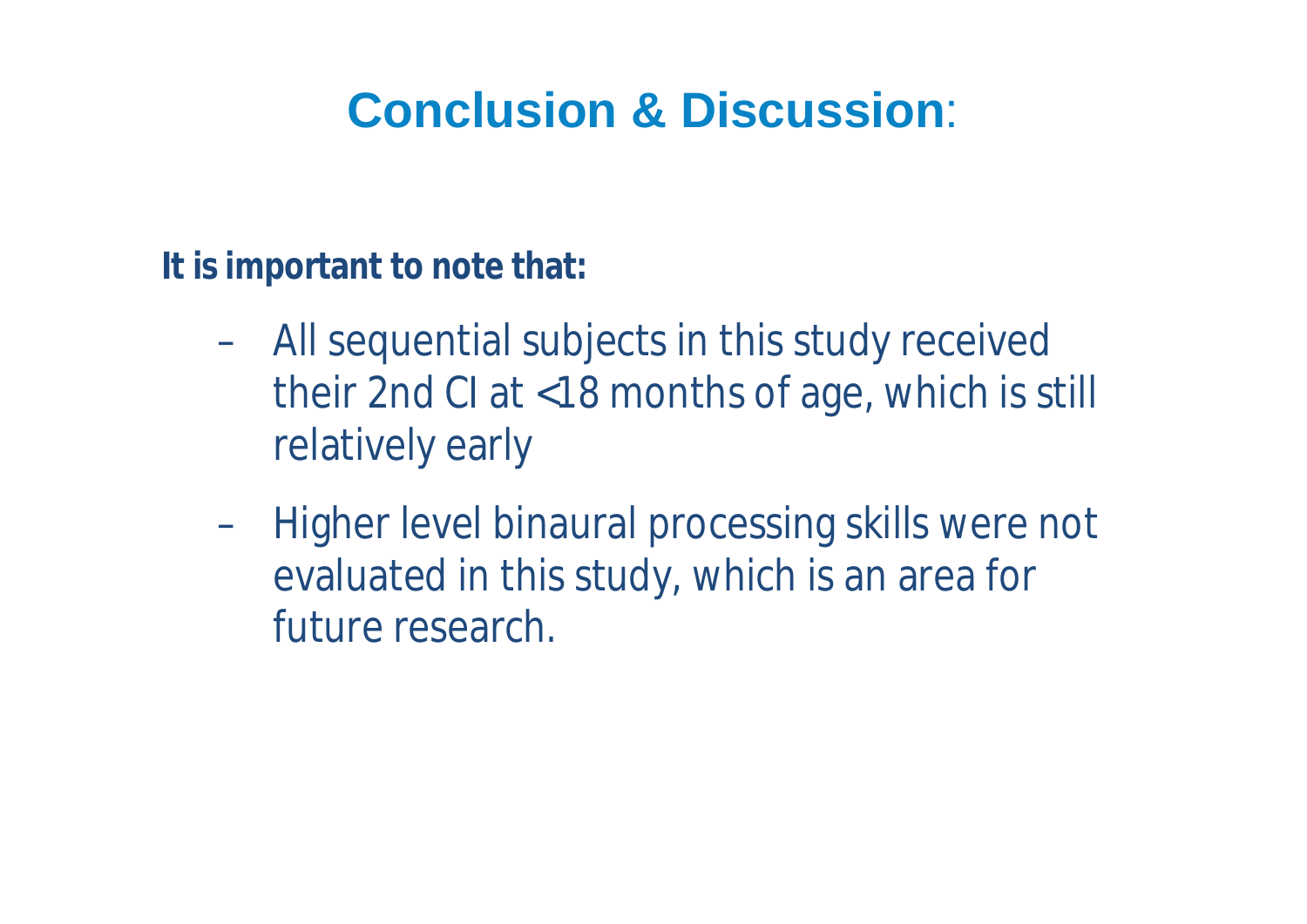# **Practical clinical considerations**:



hear together

**Benefits of simultaneous bilateral CI:**

•**One anaesthetic & surgical session**: reduces parental stress & financial cost of a 2<sup>nd</sup> hospital stay)

•**One acute period for switch-on and familiarization with the signals from both ears** : easier for families and reduces cost associated with a second series of switch-on & mapping appointments

•**One series of acute habilitation sessions** : easier for families and reduces costs associated with habilitation

All of the above are particularly relevant for families who have to travel long distances to access services.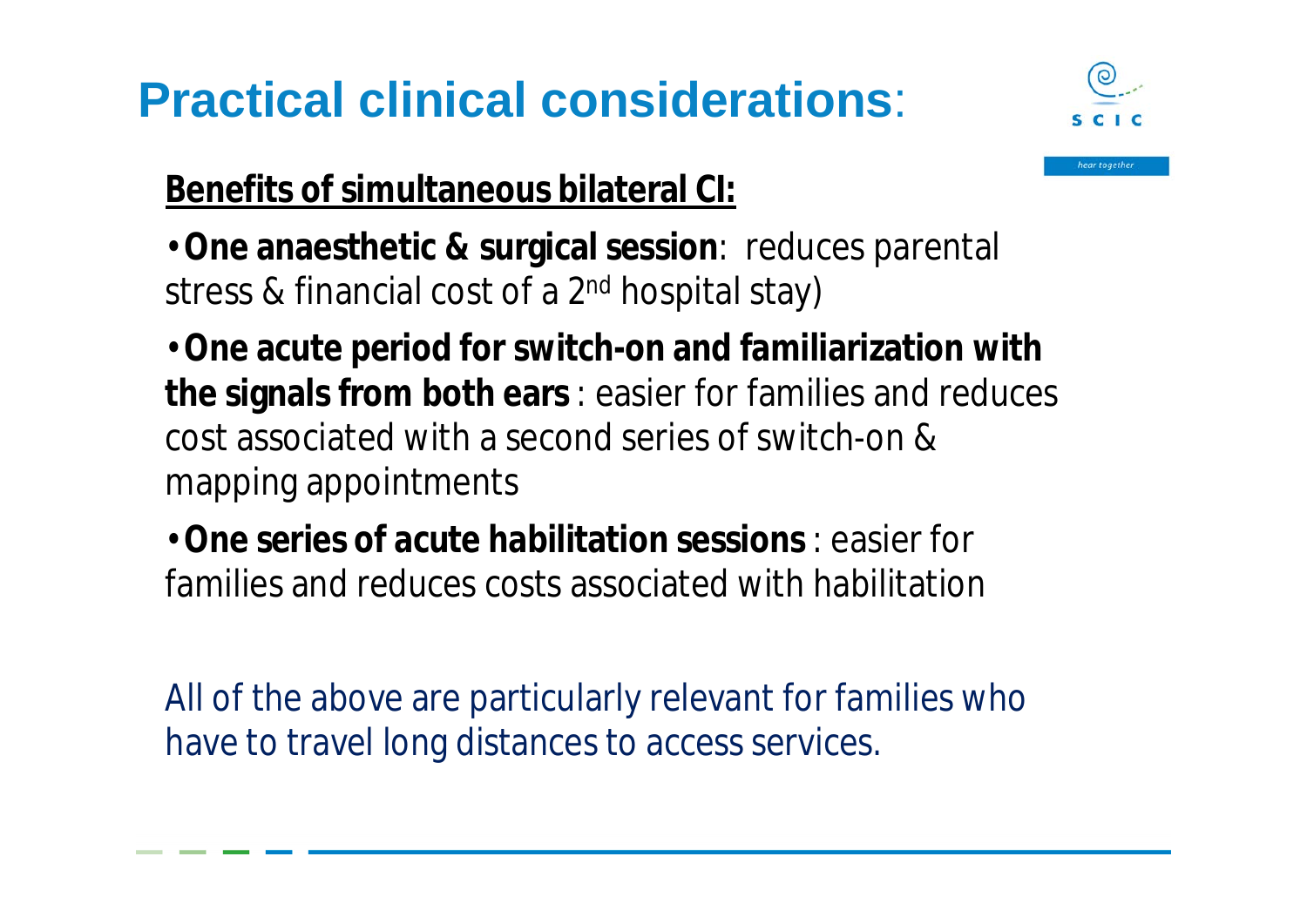# Further practical clinical considerations:

## **Potential challenges associated with sequential** bilateral CI:

Encouraging the child to practice wearing their new implant alone when they are already very comfortable and reliant on the first.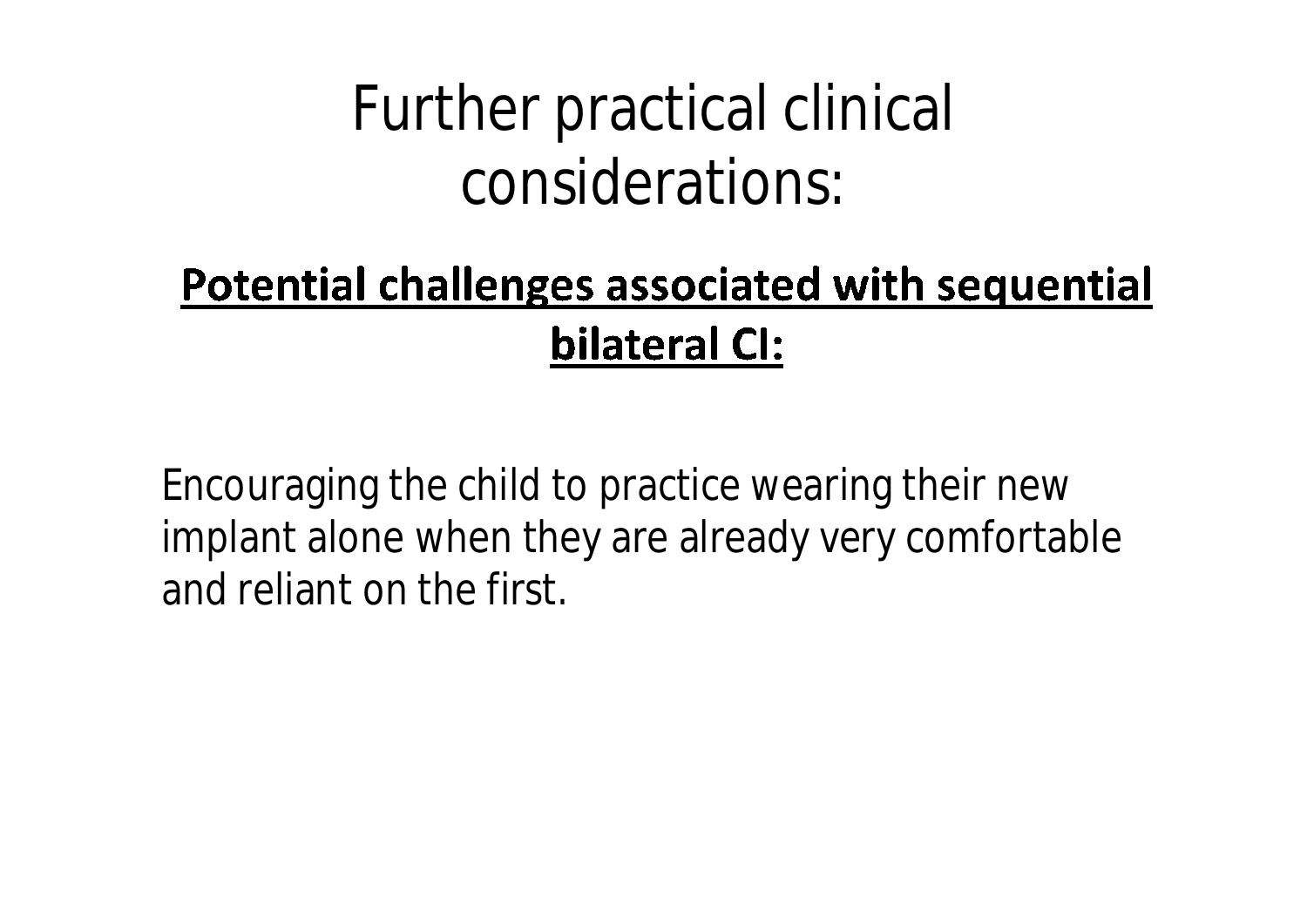## **Number of surgeries over the years**



hear together



Total surgeries: 3343 (including bilaterals) Active install base: 2670 recipients